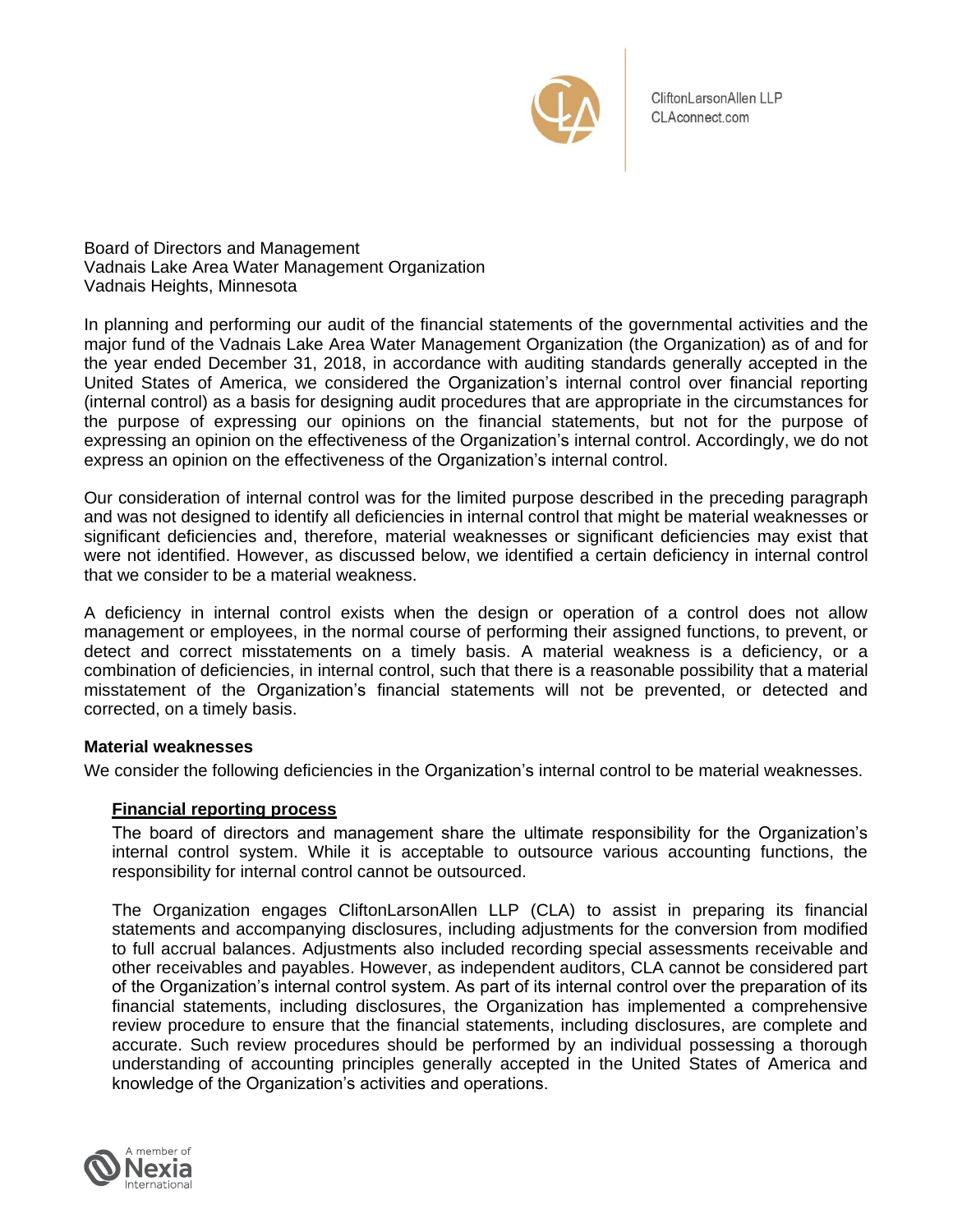## **Material weaknesses (continued)**

# **Financial reporting process (continued)**

The Organization's personnel have not monitored recent accounting developments to the extent necessary to enable them to prepare the Organization's financial statements and related disclosures, to provide a high level of assurance that potential omissions or other errors that are material would be identified and corrected on a timely basis. If the financial statements are not properly monitored, the financial statements on a monthly basis may not be consistent with the annual financial statements.

The outsourcing of this service is not unusual in organizations of your size and is a result of management's cost benefit decision to use our accounting expertise rather than to incur internal resource costs.

# **Other deficiencies in internal control and other matters**

During our audit, we became aware of other deficiencies in internal control and other matters that are opportunities to strengthen your internal control and improve the efficiency of your operations. While the nature and magnitude of the other deficiencies in internal control were not considered important enough to merit the attention of the board of directors they are considered of sufficient importance to merit management's attention and are included herein to provide a single, comprehensive communication for both those charged with governance and management.

# **Documentation and review**

During our testing of internal controls, it was noted in several areas the documentation of review was not retained or indicated on the supporting statements. These areas include payroll registers, bank reconciliations, and journal entries. We recommend the Organization review their policies and procedures and ensure a formal review process is in place for all areas. These review processes should include proper documentation of the reviews.

## **Credit cards**

During our testing of credit card disbursements, it was noted the Administrator's credit card statements are being reviewed by the Water Resource Technician. Proper level of authority should be reviewing activity to ensure appropriate charges. We recommend the Administrator's activity be reviewed by a member of the board of directors periodically and that this review is documented.

## **Fund balance policy**

During our preparation of the financial statements, it was noted the Organization is not meeting their own fund balance policy of keeping unassigned fund balance at 35-50% of next year's budgeted expenditures. In prior year unassigned fund balance was 13% of next year's budgeted expenditures and in the current year unassigned fund balance was 32%. Not aligning with policies related to fund balance can lead to cash flow problems in the future. We recommend reviewing the next year's budget and reviewing the fund balance policy to ensure proper cash flow and adherence to such policy.